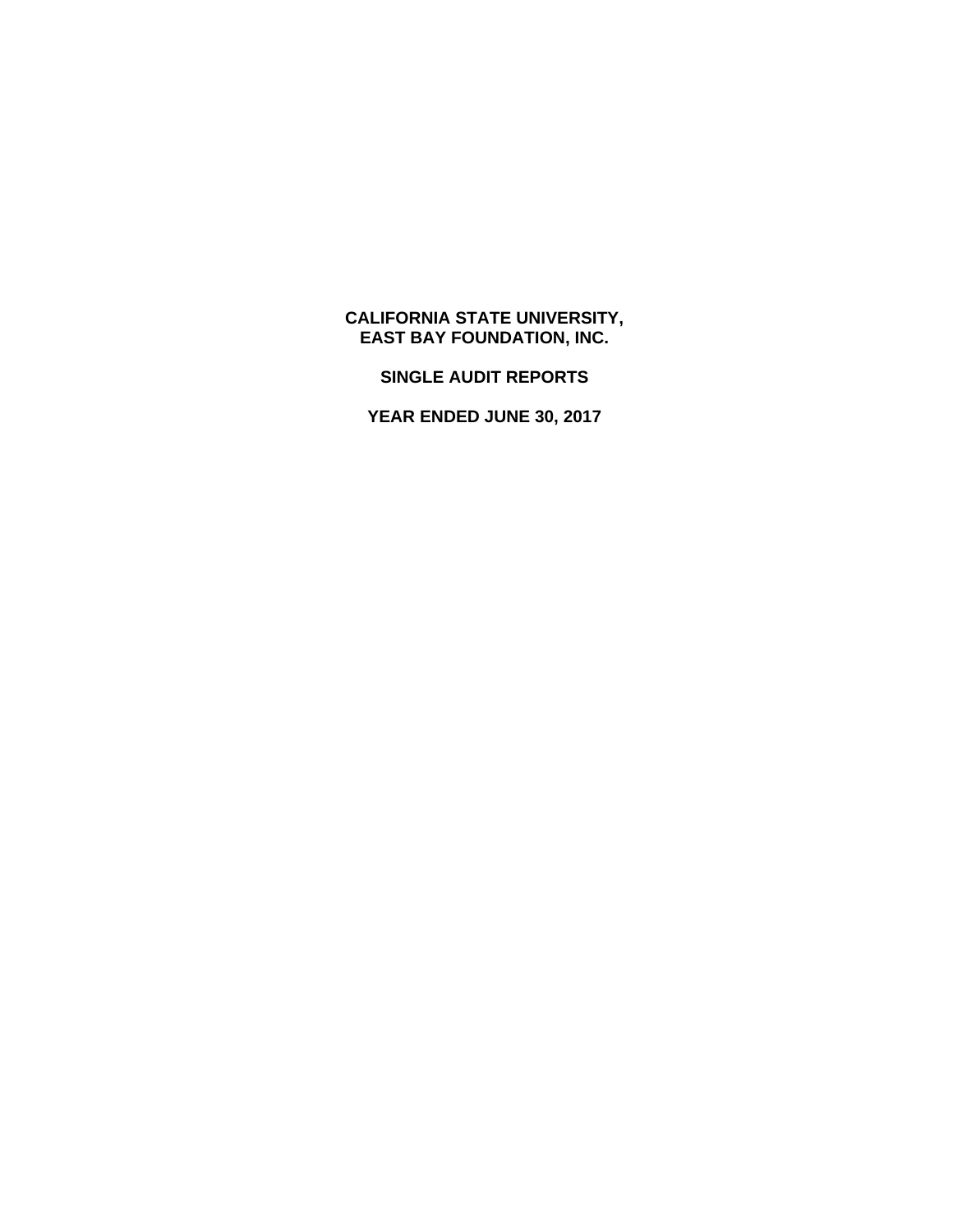## **CALIFORNIA STATE UNIVERSITY, EAST BAY FOUNDATION, INC. TABLE OF CONTENTS YEAR ENDED JUNE 30, 2017**

| <b>FINANCIAL REPORTING AND ON COMPLIANCE AND OTHER MATTERS</b><br><b>BASED ON AN AUDIT OF FINANCIAL STATEMENTS PERFORMED IN</b><br><b>ACCORDANCE WITH GOVERNMENT AUDITING STANDARDS</b>                                                            |    |
|----------------------------------------------------------------------------------------------------------------------------------------------------------------------------------------------------------------------------------------------------|----|
| <b>INDEPENDENT AUDITORS' REPORT ON COMPLIANCE FOR THE MAJOR</b><br><b>FEDERAL PROGRAM; REPORT ON INTERNAL CONTROL OVER</b><br><b>COMPLIANCED; AND REPORT ON THE SCHEDULE OF EXPENDITURES</b><br>OF FEDERAL AWARDS REQUIRED BY THE UNIFORM GUIDANCE | 3  |
| <b>SCHEDULE OF EXPENDITURES OF FEDERAL AWARDS</b>                                                                                                                                                                                                  | 6  |
| NOTES TO SCHEDULE OF EXPENDITURES OF FEDERAL AWARDS                                                                                                                                                                                                | 8  |
| <b>SCHEDULE OF FINDINGS AND QUESTIONED COSTS</b>                                                                                                                                                                                                   | 9  |
| SUMMARY SCHEDULE OF PRIOR AUDIT FINDINGS                                                                                                                                                                                                           | 11 |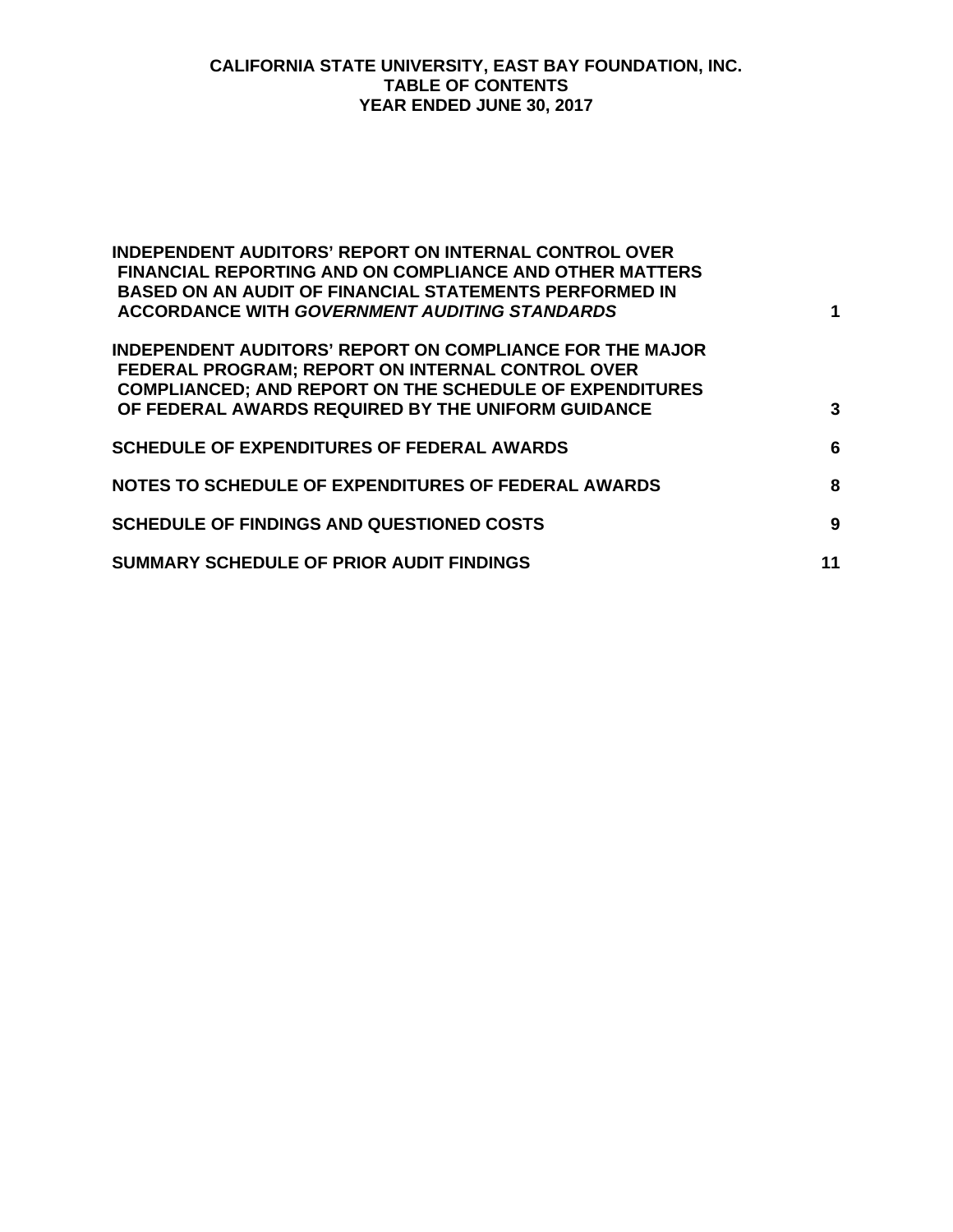

CliftonLarsonAllen LLP CLAconnect.com

## **INDEPENDENT AUDITORS' REPORT ON INTERNAL CONTROL OVER FINANCIAL REPORTING AND ON COMPLIANCE AND OTHER MATTERS BASED ON AN AUDIT OF FINANCIAL STATEMENTS PERFORMED IN ACCORDANCE WITH** *GOVERNMENT AUDITING STANDARDS*

Board of Directors California State University, East Bay Foundation, Inc. Hayward, California

We have audited, in accordance with auditing standards generally accepted in the United States of America and the standards applicable to financial audits contained in *Government Auditing Standards*  issued by the Comptroller General of the United States, the financial statements of the business-type activities of the California State University, East Bay Foundation, Inc., a component unit of California State University, East Bay, as of and for the year ended June 30, 2017, and the related notes to the financial statements, which collectively comprise the California State University, East Bay Foundation, Inc.'s basic financial statements, and have issued our report thereon dated September 15, 2017.

## **Internal Control Over Financial Reporting**

In planning and performing our audit of the financial statements, we considered the California State University, East Bay Foundation, Inc.'s internal control over financial reporting (internal control) to determine the audit procedures that are appropriate in the circumstances for the purpose of expressing our opinions on the financial statements, but not for the purpose of expressing an opinion on the effectiveness of the California State University, East Bay Foundation, Inc.'s internal control. Accordingly, we do not express an opinion on the effectiveness of the California State University, East Bay Foundation, Inc.'s internal control.

A *deficiency in internal* control exists when the design or operation of a control does not allow management or employees, in the normal course of performing their assigned functions, to prevent, or detect and correct, misstatements on a timely basis. A *material weakness* is a deficiency, or a combination of deficiencies, in internal control, such that there is a reasonable possibility that a material misstatement of the entity's financial statements will not be prevented, or detected and corrected on a timely basis. A *significant deficiency* is a deficiency, or a combination of deficiencies, in internal control that is less severe than a material weakness, yet important enough to merit attention by those charged with governance.

Our consideration of internal control was for the limited purpose described in the first paragraph of this section and was not designed to identify all deficiencies in internal control that might be material weaknesses or significant deficiencies. Given these limitations, during our audit we did not identify any deficiencies in internal control that we consider to be material weaknesses. However, material weaknesses may exist that have not been identified.

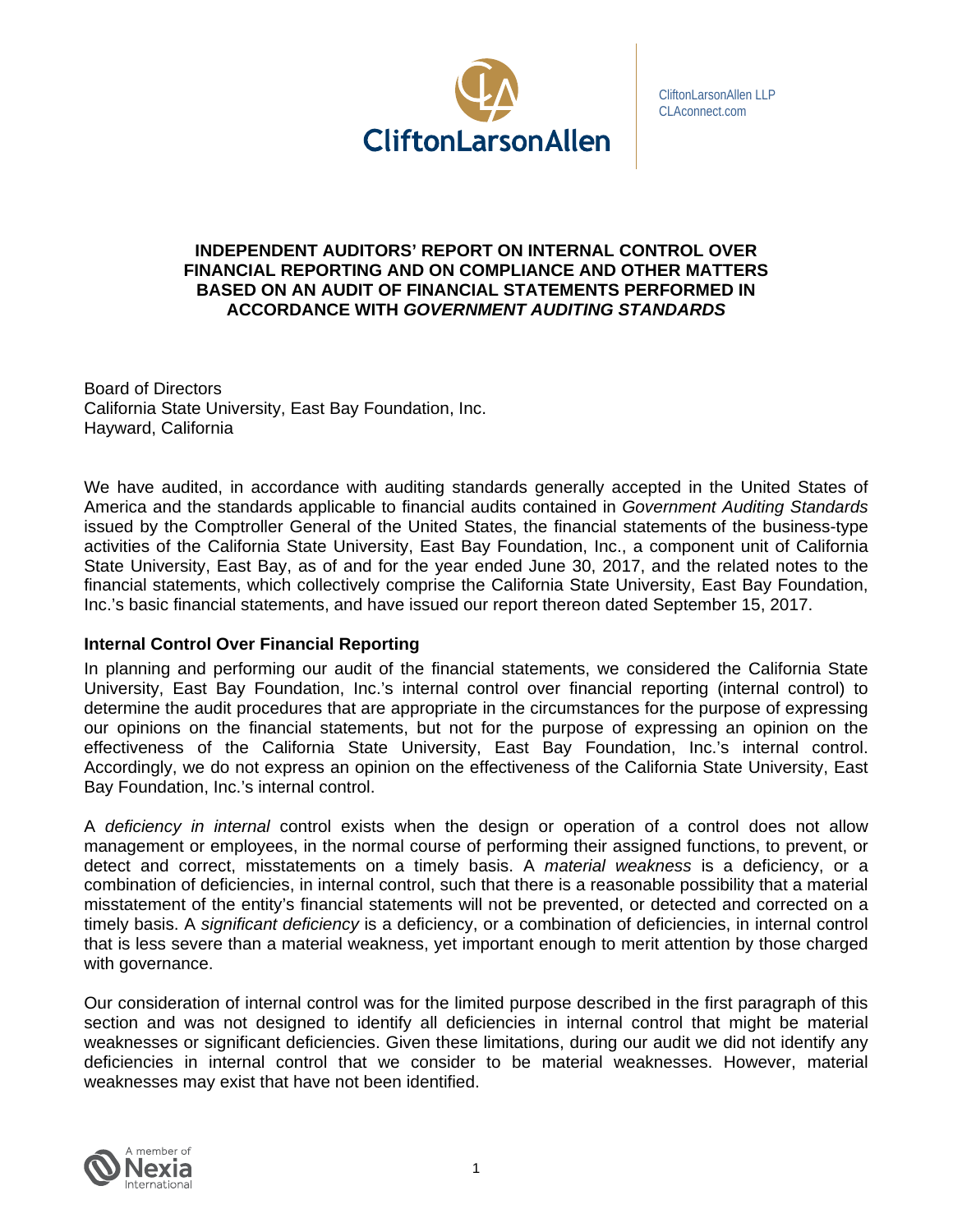### **Compliance and Other Matters**

As part of obtaining reasonable assurance about whether the California State University, East Bay Foundation, Inc.'s financial statements are free from material misstatement, we performed tests of its compliance with certain provisions of laws, regulations, contracts, and grant agreements, noncompliance with which could have a direct and material effect on the determination of financial statement amounts. However, providing an opinion on compliance with those provisions was not an objective of our audit, and accordingly, we do not express such an opinion. The results of our tests disclosed no instances of noncompliance or other matters that are required to be reported under *Government Auditing Standards*.

### **Purpose of this Report**

The purpose of this report is solely to describe the scope of our testing of internal control and compliance and the result of that testing, and not to provide an opinion on the effectiveness of the entity's internal control or on compliance. This report is an integral part of an audit performed in accordance with *Government Auditing Standards* in considering the Foundation's internal control and compliance. Accordingly, this communication is not suitable for any other purpose.

Viifton Larson Allen LLP

**CliftonLarsonAllen LLP** 

Minneapolis, Minnesota September 15, 2017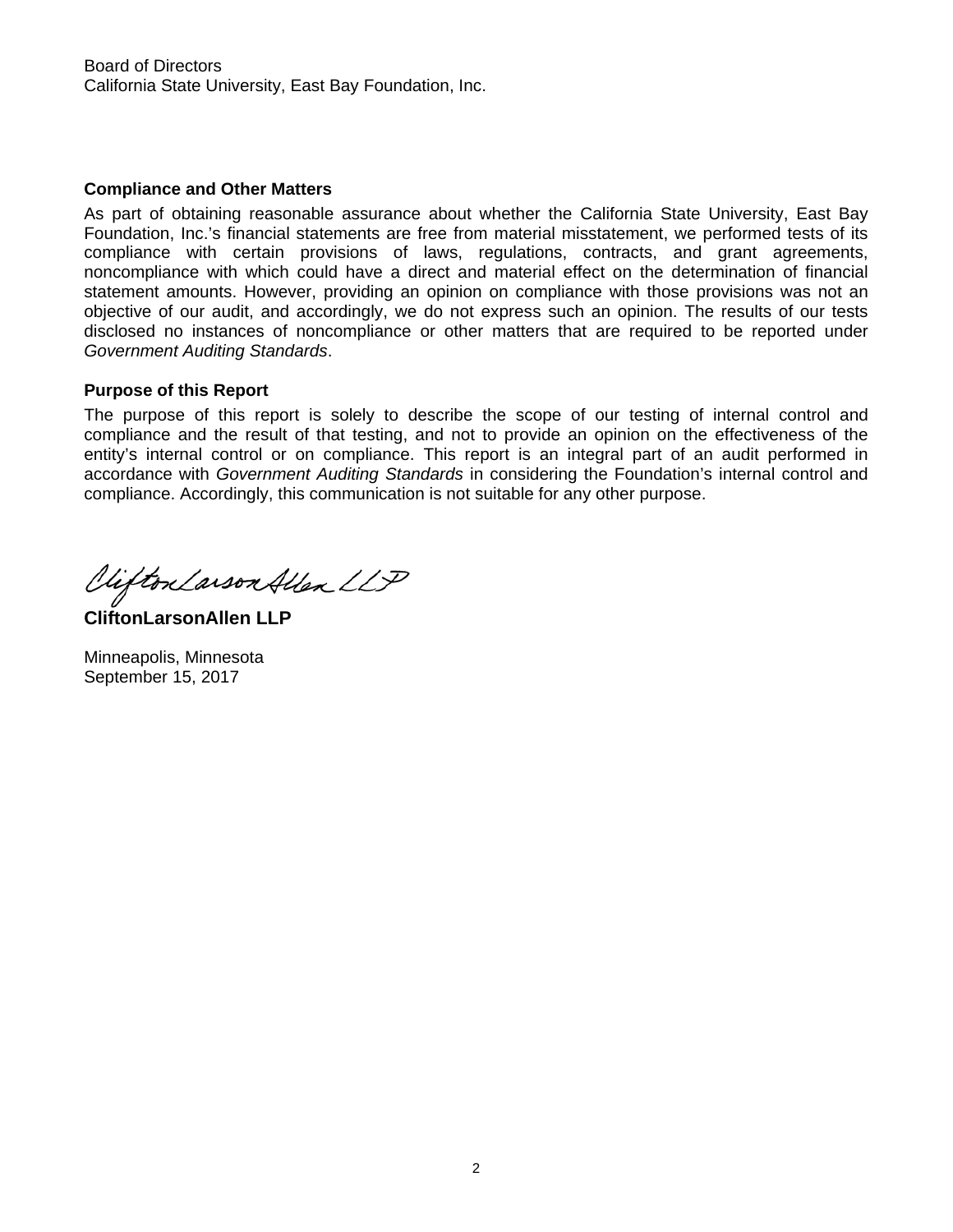

CliftonLarsonAllen LLP CLAconnect.com

## **INDEPENDENT AUDITORS' REPORT ON COMPLIANCE FOR THE MAJOR FEDERAL PROGRAM AND REPORT ON INTERNAL CONTROL OVER COMPLIANCE, AND REPORT ON THE SCHEDULE OF EXPENDITURES OF FEDERAL AWARDS REQUIRED BY THE UNIFORM GUIDANCE**

Board of Directors California State University, East Bay Foundation, Inc. Hayward, California

### **Report on Compliance for the Major Federal Program**

We have audited California State University, East Bay Foundation, Inc., a component unit of California State University, East Bay, compliance with the types of compliance requirements described in the OMB Compliance Supplement that could have a direct and material effect on the California State University, East Bay Foundation, Inc.'s major federal program for the year ended June 30, 2017. California State University, East Bay Foundation, Inc.'s major federal program is identified in the summary of auditors' results section of the accompanying schedule of findings and questioned costs.

### *Management's Responsibility*

Management is responsible for compliance with federal statutes, regulations, and the terms and conditions of its federal awards applicable to its federal programs.

#### *Auditors' Responsibility*

Our responsibility is to express an opinion on compliance for California State University, East Bay Foundation, Inc.'s major federal program based on our audit of the types of compliance requirements referred to above. We conducted our audit of compliance in accordance with auditing standards generally accepted in the United States of America; the standards applicable to financial audits contained in *Government Auditing Standards*, issued by the Comptroller General of the United States; and the audit requirements of Title 2 U.S. *Code of Federal Regulations* Part 200, *Uniform Administrative Requirements, Cost Principles, and Audit Requirements for Federal Awards* (Uniform Guidance). Those standards and the Uniform Guidance require that we plan and perform the audit to obtain reasonable assurance about whether noncompliance with the types of compliance requirements referred to above that could have a direct and material effect on a major federal program occurred. An audit includes examining, on a test basis, evidence California State University, East Bay Foundation, Inc.'s compliance with those requirements and performing such other procedures as we considered necessary in the circumstances.

We believe that our audit provides a reasonable basis for our opinion on compliance for the major federal program. However, our audit does not provide a legal determination of California State University, East Bay Foundation, Inc.'s compliance.

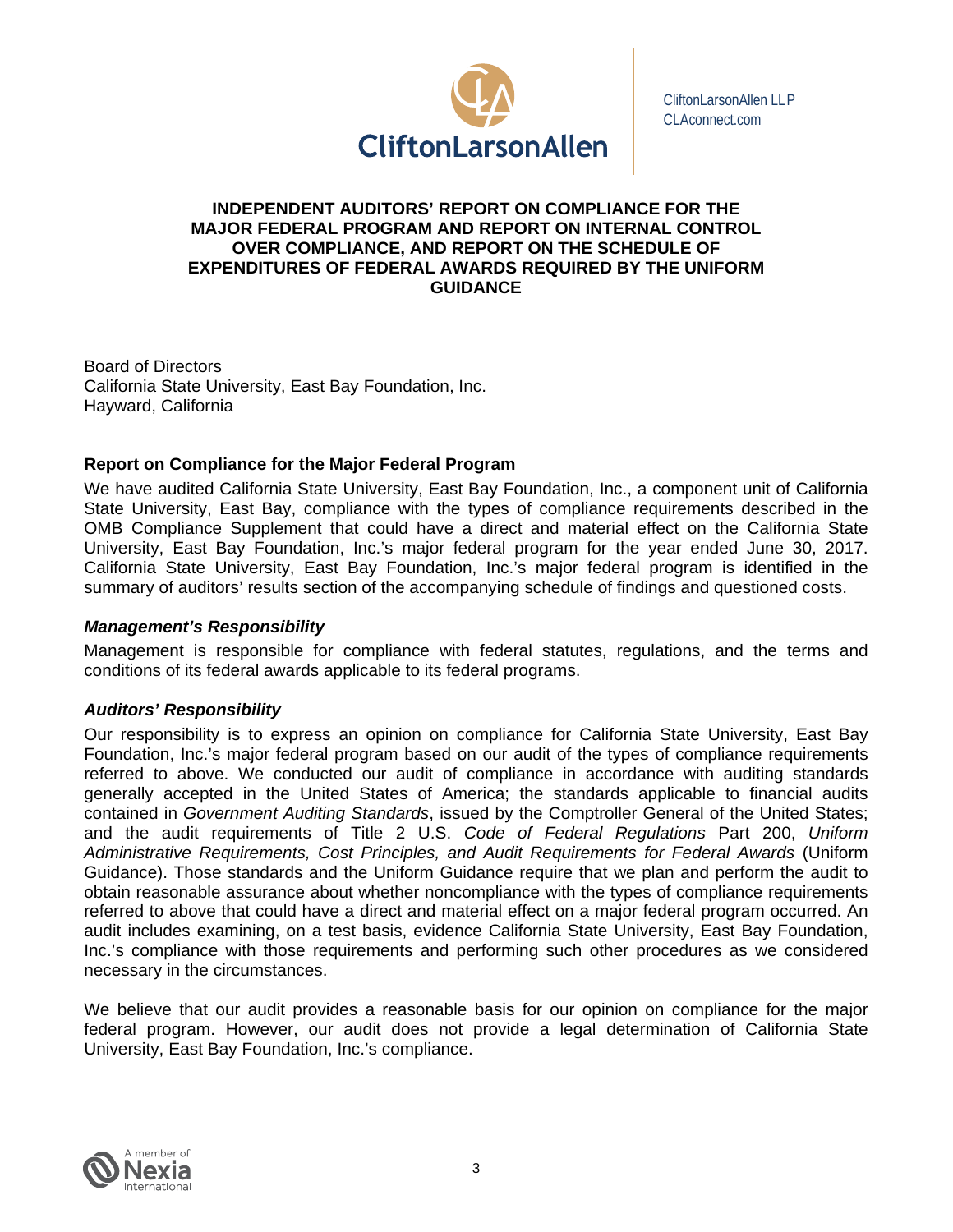## *Opinion on the Major Federal Program*

In our opinion, California State University, East Bay Foundation, Inc. complied, in all material respects, with the types of compliance requirements referred to above that could have a direct and material effect on the major federal program for the year ended June 30, 2017.

## **Report on Internal Control Over Compliance**

Management of California State University, East Bay Foundation, Inc. is responsible for establishing and maintaining effective internal control over compliance with the types of compliance requirements referred to above. In planning and performing our audit of compliance, we considered California State University, East Bay Foundation, Inc.'s internal control over compliance with the types of requirements that could have a direct and material effect on the major federal program to determine the auditing procedures that are appropriate in the circumstances for the purpose of expressing an opinion on compliance for the major federal program and to test and report on internal control over compliance in accordance with the Uniform Guidance, but not for the purpose of expressing an opinion on the effectiveness of internal control over compliance. Accordingly, we do not express an opinion on the effectiveness of California State University, East Bay Foundation, Inc.'s internal control over compliance.

A *deficiency in internal control over compliance* exists when the design or operation of a control over compliance does not allow management or employees, in the normal course of performing their assigned functions, to prevent, or detect and correct, noncompliance with a type of compliance requirement of a federal program on a timely basis. A *material weakness in internal control over compliance* is a deficiency, or combination of deficiencies, in internal control over compliance, such that there is a reasonable possibility that material noncompliance with a type of compliance requirement of a federal program will not be prevented, or detected and corrected, on a timely basis. A *significant deficiency in internal control over compliance* is a deficiency, or a combination of deficiencies, in internal control over compliance with a type of compliance requirement of a federal program that is less severe than a material weakness in internal control over compliance, yet important enough to merit attention by those charged with governance.

Our consideration of internal control over compliance was for the limited purpose described in the first paragraph of this section and was not designed to identify all deficiencies in internal control over compliance that might be material weaknesses or significant deficiencies and therefore, material weaknesses or significant deficiencies may exist that were not identified. We did not identify any deficiencies in internal control over compliance that we consider to be material weaknesses. However, material weaknesses may exist that have not been identified.

The purpose of this report on internal control over compliance is solely to describe the scope of our testing of internal control over compliance and the results of that testing based on the requirements of the Uniform Guidance. Accordingly, this report is not suitable for any other purpose.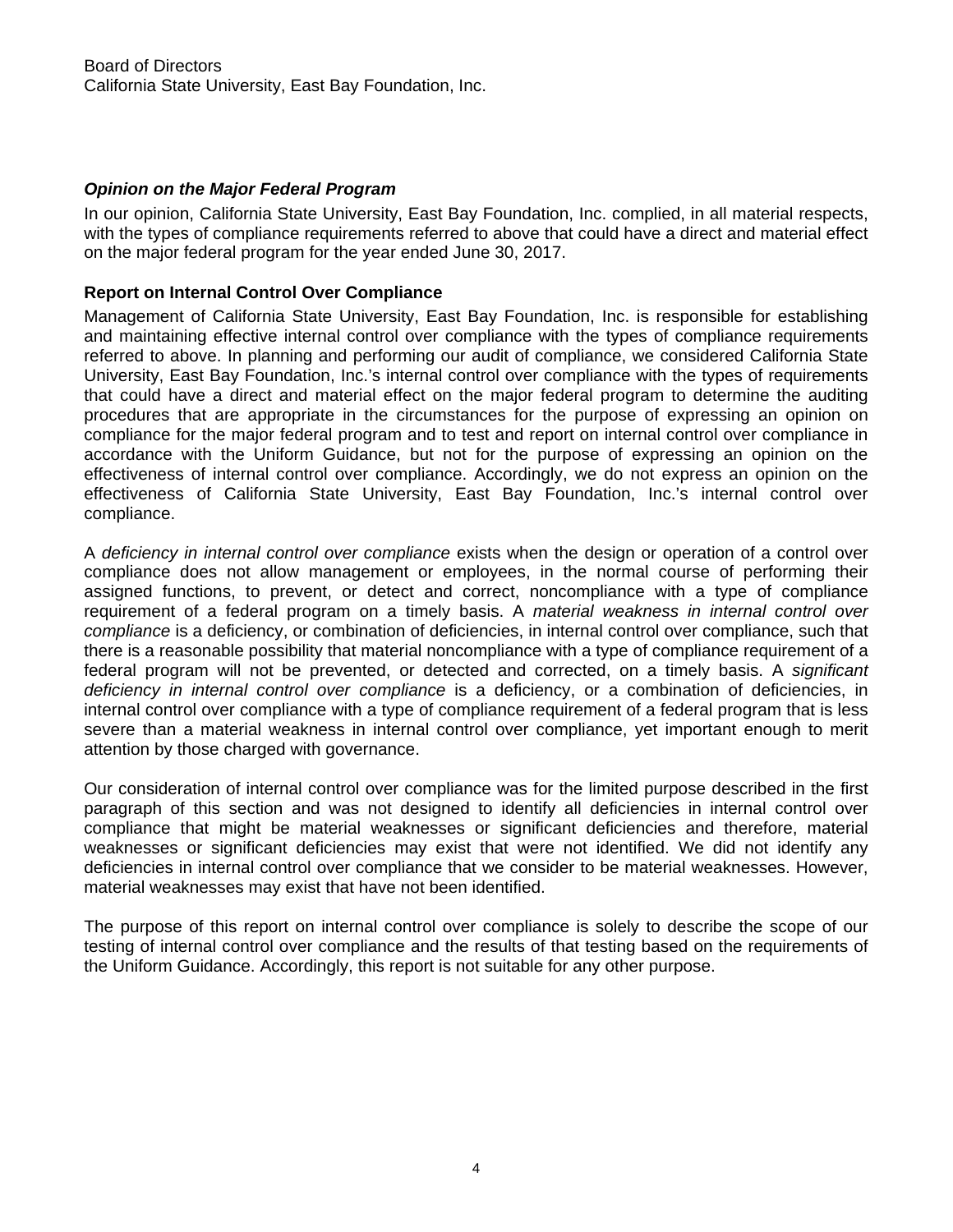## **Report on Schedule of Expenditures of Federal Awards Required by the Uniform Guidance**

We have audited the financial statements of the business-type activities of California State University, East Bay Foundation, Inc. as of and for the year ended June 30, 2017, and the related notes to the financial statements, which collectively comprise California State University, East Bay Foundation, Inc.'s basic financial statements. We issued our report thereon dated September 15, 2017, which contained unmodified opinions on those financial statements. Our audit was conducted for the purpose of forming opinions on the financial statements that collectively comprise the basic financial statements. The accompanying schedule of expenditures of federal awards is presented for purposes of additional analysis as required by the Uniform Guidance and is not a required part of the basic financial statements. Such information is the responsibility of management and was derived from and relates directly to the underlying accounting and other records used to prepare the basic financial statements. The information has been subjected to the auditing procedures applied in the audit of the financial statements and certain additional procedures, including comparing and reconciling such information directly to the underlying accounting and other records used to prepare the basic financial statements or to the basic financial statements themselves, and other additional procedures in accordance with auditing standards generally accepted in the United States of America. In our opinion, the schedule of expenditures of federal awards is fairly stated in all material respects in relation to the basic financial statements as a whole.

Viifton Larson Allen LLP

**CliftonLarsonAllen LLP** 

Minneapolis, Minnesota September 15, 2017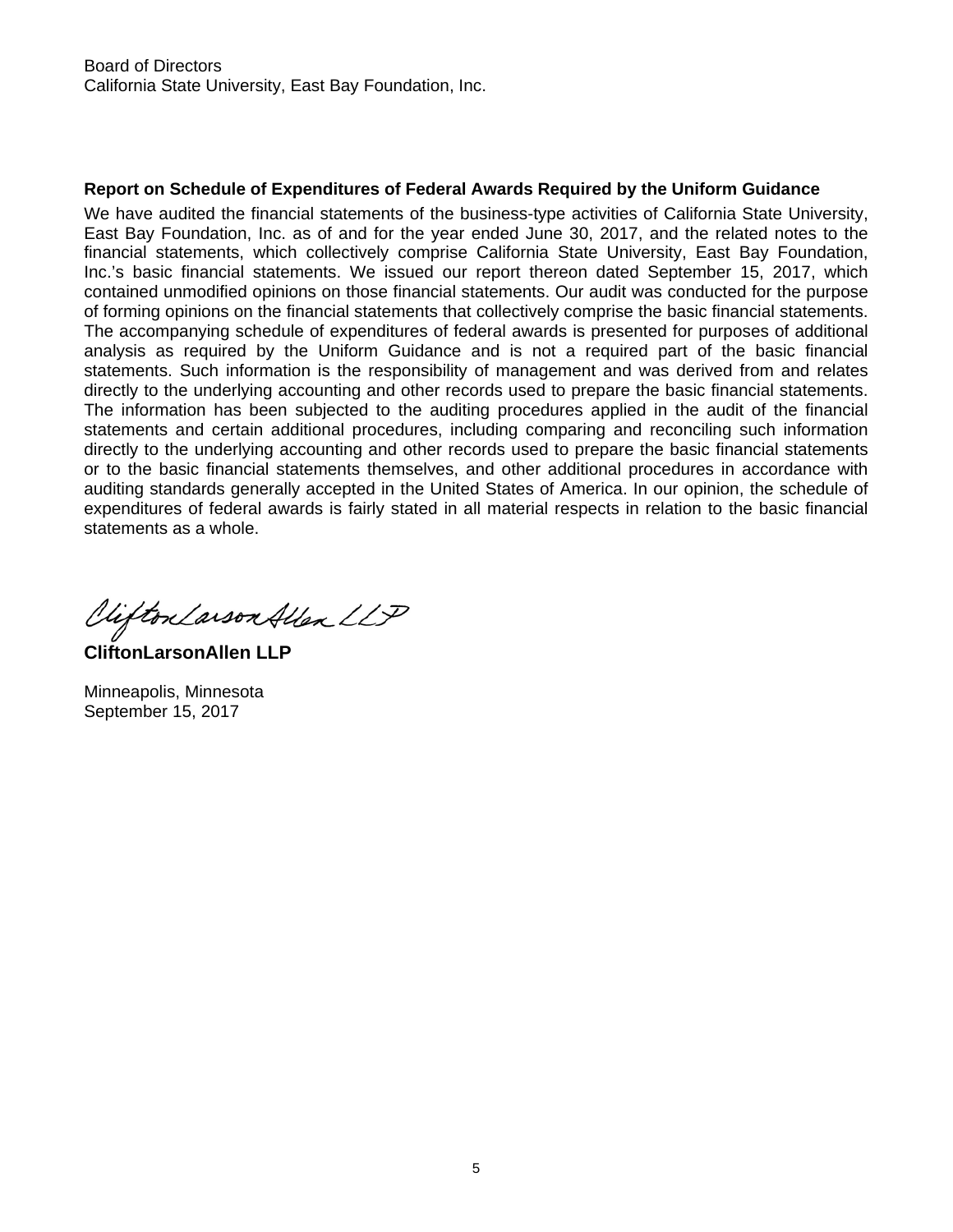#### **CALIFORNIA STATE UNIVERSITY, EAST BAY FOUNDATION, INC. SCHEDULE OF EXPENDITURES OF FEDERAL AWARDS YEAR ENDED JUNE 30, 2017**

| <b>Federal Agency</b><br><b>Pass Through Agency</b><br><b>Federal Program Title</b>       | <b>CFDA</b><br><b>Number</b> | Pass-through<br><b>Entity Identifying</b><br><b>Number</b> | <b>Passed</b><br><b>Through to</b><br><b>Subrecipients</b> | Federal<br><b>Expenditures</b> |
|-------------------------------------------------------------------------------------------|------------------------------|------------------------------------------------------------|------------------------------------------------------------|--------------------------------|
| <b>Research and Development Cluster:</b>                                                  |                              |                                                            |                                                            |                                |
| Binational Agricultural Research and Development Fund                                     |                              |                                                            |                                                            |                                |
| Pass Through Program:                                                                     |                              |                                                            |                                                            |                                |
| Department of Agriculture                                                                 |                              |                                                            |                                                            |                                |
| Agricultural Research Basic and Applied Research                                          | 10.001                       | $IS-4870-15-R$                                             | - \$                                                       | \$<br>32,035                   |
| Total Binational Agricultural Research and Development Fund                               |                              |                                                            |                                                            | 32,035                         |
| National Oceanic and Atmospheric Administration                                           |                              |                                                            |                                                            |                                |
| Pass Through Program:                                                                     |                              |                                                            |                                                            |                                |
| <b>NOAA Mission-Related Education Awards</b>                                              | 11.008                       | BB00596190                                                 |                                                            | 6,131                          |
| Total National Oceanic and Atmospheric Administration                                     |                              |                                                            |                                                            | 6,131                          |
| National Aeronautics and Space Administration                                             |                              |                                                            |                                                            |                                |
| Direct Program:                                                                           |                              |                                                            |                                                            |                                |
| Science                                                                                   | 43.001                       |                                                            |                                                            | 102,731                        |
| Pass Through Program:                                                                     |                              |                                                            |                                                            |                                |
| Space Telescope Science Institute<br>Science                                              | 43.001                       | HST-GO-13651.006-A                                         |                                                            | 10,358                         |
|                                                                                           |                              |                                                            |                                                            |                                |
| Total National Aeronautics and Space Administration                                       |                              |                                                            |                                                            | 113,089                        |
| National Endowment For The Humanities                                                     |                              |                                                            |                                                            |                                |
| Pass Through Program:                                                                     |                              |                                                            |                                                            |                                |
| California Council for the Humanities                                                     | 45.129                       | COS15-460                                                  |                                                            |                                |
| Promotion of the Humanities Federal/State Partnership                                     |                              |                                                            |                                                            | 2,525                          |
| <b>Total National Endowment For The Humanities</b>                                        |                              |                                                            | $\sim$                                                     | 2,525                          |
| National Science Foundation                                                               |                              |                                                            |                                                            |                                |
| Direct Programs:                                                                          |                              |                                                            |                                                            |                                |
| Mathematical and Physical Sciences                                                        | 47.049                       |                                                            |                                                            | 17,592                         |
| <b>Biological Sciences</b>                                                                | 47.074                       |                                                            |                                                            | 57,217                         |
| <b>Education and Human Resources</b>                                                      | 47.076                       |                                                            | 22,000                                                     | 703,704                        |
| Pass Through Programs:                                                                    |                              |                                                            |                                                            |                                |
| Regents of the University of California, Berkeley<br><b>Education and Human Resources</b> | 47.076                       | 0009397                                                    |                                                            | 34,086                         |
| University Enterprises, Inc. (CSU Sacramento)                                             |                              |                                                            |                                                            |                                |
| <b>Education and Human Resources</b>                                                      | 47.076                       | 523781                                                     |                                                            | 10,000                         |
| <b>Total National Science Foundation</b>                                                  |                              |                                                            | 22,000                                                     | 822,599                        |
|                                                                                           |                              |                                                            |                                                            |                                |
| U.S Department of Defense/U.S. Army Corps of Engineers                                    |                              |                                                            |                                                            |                                |
| Pass Through Program:                                                                     |                              |                                                            |                                                            |                                |
| MWH Americas, Inc.                                                                        |                              |                                                            |                                                            |                                |
| Collaborative Research and Development                                                    | 12.114                       | S10506032-103039-OF                                        |                                                            | 63.863                         |
| Total U.S Department of Defense/U.S. Army Corps of Engineers                              |                              |                                                            | $\overline{\phantom{a}}$                                   | 63,863                         |
| U.S. Department of Energy/NNSA                                                            |                              |                                                            |                                                            |                                |
| Pass Through Program:                                                                     |                              |                                                            |                                                            |                                |
| Lawrence Livermore National Security, LLC                                                 |                              |                                                            |                                                            |                                |
| Environmental Chemistry of Actinides from First-Principles                                |                              |                                                            |                                                            |                                |
| <b>Simulations</b>                                                                        | 81. Unknown                  | B621983                                                    |                                                            | 34,549                         |
| Total U.S. Department of Energy/NNSA                                                      |                              |                                                            |                                                            | 34,549                         |
| U.S. Department of Justice                                                                |                              |                                                            |                                                            |                                |
| Pass Through Program:                                                                     |                              |                                                            |                                                            |                                |
| University of California, Los Angeles                                                     |                              |                                                            |                                                            |                                |
| National Institute of Justice Research, Evaluation, and                                   |                              |                                                            |                                                            |                                |
| Development Project Grants                                                                | 16.560                       | 0830 G RB020                                               |                                                            | 30,227                         |
| Total U.S. Department of Justice                                                          |                              |                                                            |                                                            | 30,227                         |
| U.S. Geological Survey                                                                    |                              |                                                            |                                                            |                                |
| Direct Program:                                                                           |                              |                                                            |                                                            |                                |
| Earthquake Hazards Program Assistance                                                     | 15.807                       |                                                            |                                                            | 93,396                         |
| Total U.S. Geological Survey                                                              |                              |                                                            |                                                            | 93,396                         |
| <b>Total Research and Development Cluster</b>                                             |                              |                                                            | 22,000                                                     | 1,198,414                      |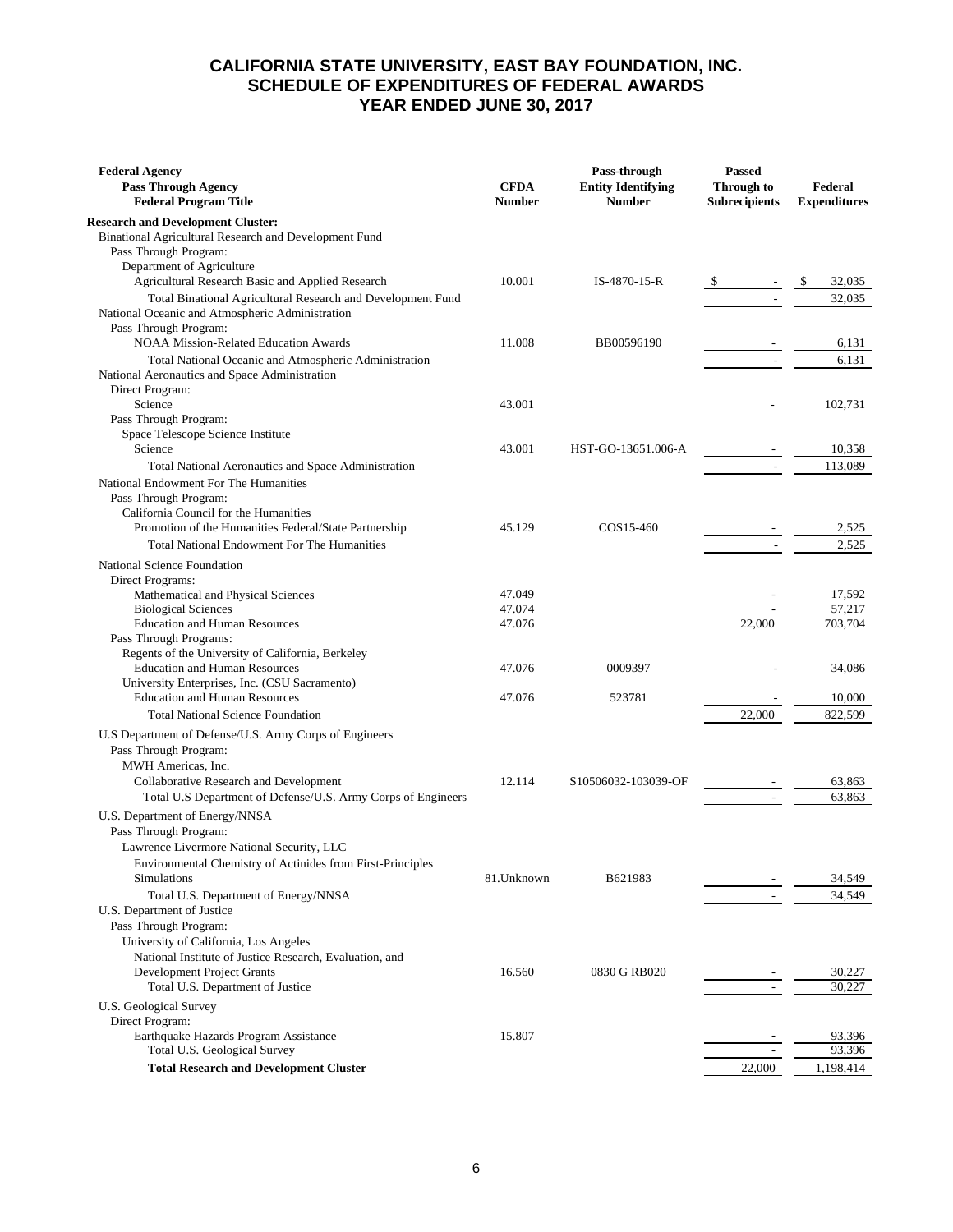#### **CALIFORNIA STATE UNIVERSITY, EAST BAY FOUNDATION, INC. SCHEDULE OF EXPENDITURES OF FEDERAL AWARDS (CONTINUED) YEAR ENDED JUNE 30, 2017**

| <b>Federal Agency</b><br><b>Pass Through Agency</b><br><b>Federal Program Title</b>                           | <b>CFDA</b><br><b>Number</b> | Pass-through<br><b>Entity Identifying</b><br><b>Number</b> | <b>Passed</b><br>Through to<br><b>Subrecipients</b> | Federal<br><b>Expenditures</b> |
|---------------------------------------------------------------------------------------------------------------|------------------------------|------------------------------------------------------------|-----------------------------------------------------|--------------------------------|
| <b>Other Federal Programs:</b>                                                                                |                              |                                                            |                                                     |                                |
| Department of Agriculture                                                                                     |                              |                                                            |                                                     |                                |
| Pass Through Program:                                                                                         |                              |                                                            |                                                     |                                |
| California State University, Chico Research Foundation                                                        |                              |                                                            |                                                     |                                |
| State Administrative Matching Grants for the Supplemental                                                     |                              |                                                            |                                                     |                                |
| Nutrition Assistance Program                                                                                  | 10.561                       | SUB16-055                                                  | <sup>\$</sup>                                       | \$<br>5,426                    |
| <b>Total Department of Agriculture</b>                                                                        |                              |                                                            |                                                     | 5,426                          |
| National Endowment For The Humanities<br>Direct Program:                                                      |                              |                                                            |                                                     |                                |
| Promotion of the Humanities Teaching and Learning Resources                                                   |                              |                                                            |                                                     |                                |
| and Curriculum Development                                                                                    | 45.162                       |                                                            |                                                     | 21,691                         |
| <b>Total National Endowment For The Humanities</b>                                                            |                              |                                                            |                                                     | 21,691                         |
| National Science Foundation                                                                                   |                              |                                                            |                                                     |                                |
| Direct Program:                                                                                               |                              |                                                            |                                                     |                                |
| <b>Education and Human Resources</b>                                                                          | 47.076                       |                                                            | 137,738                                             | 475,073                        |
| <b>Total National Science Foundation</b>                                                                      |                              |                                                            | 137,738                                             | 475,073                        |
| U.S. Department of Education                                                                                  |                              |                                                            |                                                     |                                |
| Direct Programs:                                                                                              |                              |                                                            |                                                     |                                |
| Higher Education Institutional Aid                                                                            | 84.031                       |                                                            |                                                     | 460,325                        |
| <b>TRIO Student Support Services</b>                                                                          | 84.042                       |                                                            |                                                     | 565,691                        |
| Fund for the Improvement of Education                                                                         | 84.215                       |                                                            | 1,809,612                                           | 2,393,582                      |
| <b>English Language Acquisition State Grants</b>                                                              | 84.365                       |                                                            |                                                     | 533,800                        |
| Strengthening Minority-Serving Institutions                                                                   | 84.382                       |                                                            |                                                     | 405,755                        |
| Pass Through Programs:                                                                                        |                              |                                                            |                                                     |                                |
| California Department of Rehabilitation<br>Rehabilitation Services Vocational Rehabilitation Grants to States | 84.126                       | 29146                                                      |                                                     | 88,537                         |
| Alameda County Office of Education                                                                            |                              |                                                            |                                                     |                                |
| Mathematics and Science Partnerships                                                                          | 84.366                       | S366B14005                                                 |                                                     | 248,205                        |
| UC Office of the President                                                                                    |                              |                                                            |                                                     |                                |
| Supporting Effective Instruction State Grant (formerly Improving                                              | 84.367                       | NCLB12-CSP-EAST BAY                                        |                                                     | 7,157                          |
| <b>Teacher Quality State Grants)</b>                                                                          | 84.367                       | NCLB13-CSP-EAST BAY                                        |                                                     | 19,865                         |
| California Department of Education                                                                            |                              |                                                            |                                                     |                                |
| Supporting Effective Instruction State Grant (formerly Improving                                              | 84.367                       | 15-15196-A662-00                                           | 98,865                                              | 165,894                        |
| Teacher Quality State Grants)                                                                                 | 84.367                       | 16-15196-A662-00                                           | 49,432                                              | 124,793                        |
| Total U.S. Department of Education                                                                            |                              |                                                            | 1,957,909                                           | 5,013,604                      |
| U.S. Department of Health and Human Services                                                                  |                              |                                                            |                                                     |                                |
| Pass Through Programs:                                                                                        |                              |                                                            |                                                     |                                |
| University of California, San Francisco                                                                       |                              |                                                            |                                                     |                                |
| <b>Advanced Nursing Education Grant Program</b>                                                               | 93.247                       | 8489sc                                                     |                                                     | 4,500                          |
| Regents of the University of California, Berkeley                                                             |                              |                                                            |                                                     |                                |
| Foster Care Title IV-E                                                                                        | 93.658                       | 00008872                                                   |                                                     | (4,605)                        |
| Foster Care Title IV-E                                                                                        | 93.658                       | 00009241                                                   |                                                     | 1,167,758                      |
| Total U.S. Department of Health and Human Services                                                            |                              |                                                            |                                                     | 1,167,653                      |
| <b>Total Other Federal Programs</b>                                                                           |                              |                                                            | 2,095,647                                           | 6,683,447                      |
| <b>Total Federal Expenditures</b>                                                                             |                              |                                                            | \$2,117,647                                         | \$7,881,861                    |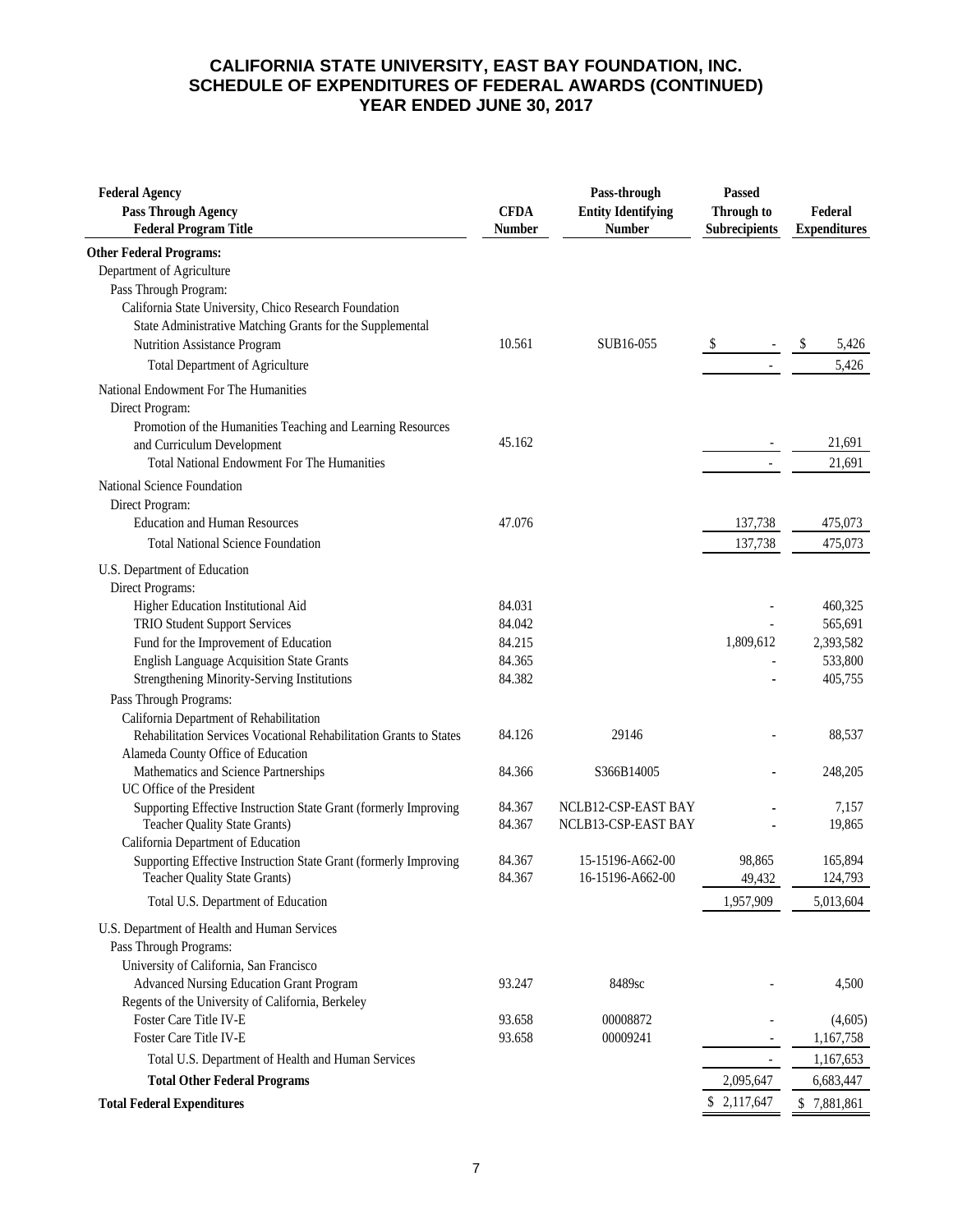#### **CALIFORNIA STATE UNIVERSITY, EAST BAY FOUNDATION, INC. NOTES TO SCHEDULE OF EXPENDITURES OF FEDERAL AWARDS YEAR ENDED JUNE 30, 2017**

### **NOTE 1 BASIS OF PRESENTATION**

The accompanying schedule of expenditures of federal awards (the Schedule) includes the federal grant activity of California State University, East Bay Foundation, Inc. (the Foundation), under programs of the federal government for the year ended June 30, 2017. The information in this Schedule is presented in accordance with the requirements of Title 2 U.S. *Code of Federal Regulations* Part 200, *Uniform Administrative Requirements, Cost Principles, and Audit Requirements for Federal Awards* (Uniform Guidance). Therefore, some amounts presented in this Schedule may differ from amounts presented in, or used in the preparation of, the consolidated financial statements.

## **NOTE 2 SUMMARY OF SIGNIFICANT ACCOUNTING POLICIES**

Expenditures reported on the Schedule are reported on the accrual basis of accounting. Such expenditures are recognized following the cost principles in Office of Management and Budget Circular 21, *Cost Principles for Institutions of Higher Education*, or the cost principles contained in Title 2 U.S. *Code of Federal Regulations Part 200, Uniform Administrative Requirements, Cost Principles, and Audit Requirements for Federal Awards*, wherein certain types of expenditures may or may not be allowable or may be limited as to reimbursement. Negative amounts shown on the Schedule represent adjustments or credits made in the normal course of business to amounts reported as expenditures in prior years.

### **NOTE 3 INDIRECT COST RATE**

The Foundation has elected not to use the 10 percent de minimis indirect cost rate as allowed under the Uniform Guidance.

### **NOTE 4 SUBRECIPIENTS**

The Foundation passes certain federal awards received from National Science Foundation and U.S. Department of Education to other governments or not-for-profit agencies (subrecipients). The Foundation reports expenditures of Federal awards to subrecipients on an accrual basis.

#### **NOTE 5 NATIONAL SCIENCE FOUNDATION GRANTS**

According to the National Science Foundation's Proposal and Award Policies and Procedures Guide (Guide) dated January 14, 2013, certain National Science Foundation individual programs are included in the Research and Development Cluster and are reported in the Schedule accordingly under the Research and Development Cluster. In accordance with the transition statements published with the adoption of the Guide, awards that existed prior to the Guide's issuance are reported on the Schedule based on the content of the award until they expire.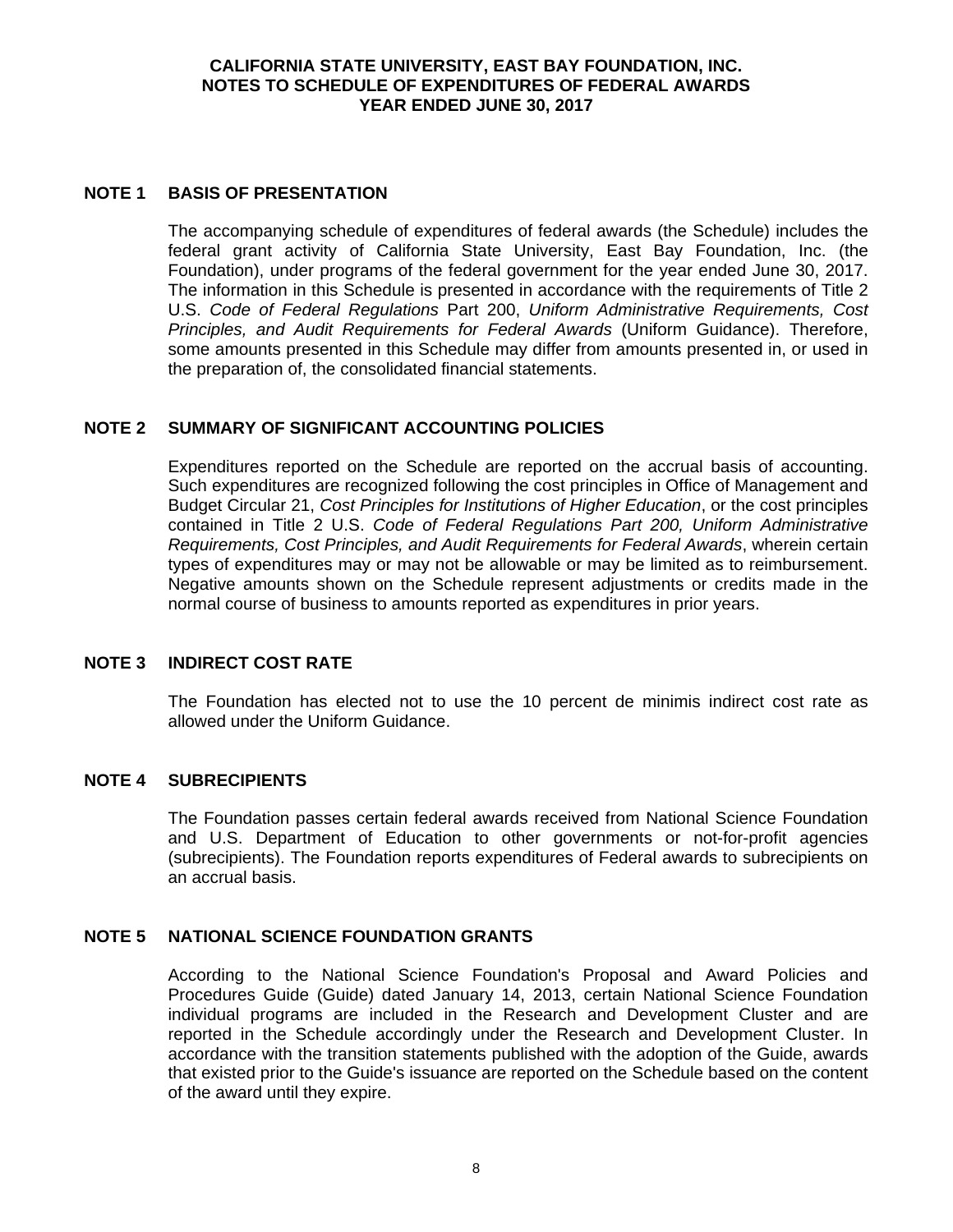## **CALIFORNIA STATE UNIVERSITY, EAST BAY FOUNDATION, INC. SCHEDULE OF FINDINGS AND QUESTIONED COSTS YEAR ENDED JUNE 30, 2017**

# *Section I – Summary of Auditors' Results*

## *Financial Statements*

| 1. Type of auditors' report issued:                                                                         | Unmodified                                                                                                                                                                                                                                                                                                               |
|-------------------------------------------------------------------------------------------------------------|--------------------------------------------------------------------------------------------------------------------------------------------------------------------------------------------------------------------------------------------------------------------------------------------------------------------------|
| 2. Internal control over financial reporting:                                                               |                                                                                                                                                                                                                                                                                                                          |
| Material weakness(es) identified?<br>$\bullet$                                                              | ves<br>no<br>X                                                                                                                                                                                                                                                                                                           |
| Significant deficiency(ies) identified?                                                                     | none reported<br>yes<br>$\mathsf{X}$ and $\mathsf{X}$ and $\mathsf{X}$ are $\mathsf{X}$ and $\mathsf{X}$ are $\mathsf{X}$ and $\mathsf{X}$ are $\mathsf{X}$ and $\mathsf{X}$ are $\mathsf{X}$ and $\mathsf{X}$ are $\mathsf{X}$ and $\mathsf{X}$ are $\mathsf{X}$ and $\mathsf{X}$ are $\mathsf{X}$ and $\mathsf{X}$ are |
| 3. Noncompliance material to financial<br>statements noted?                                                 | yes<br>$\mathsf{X}$ and $\mathsf{X}$ and $\mathsf{X}$ are $\mathsf{X}$ and $\mathsf{X}$ are $\mathsf{X}$ and $\mathsf{X}$ are $\mathsf{X}$ and $\mathsf{X}$ are $\mathsf{X}$ and $\mathsf{X}$ are $\mathsf{X}$ and $\mathsf{X}$ are $\mathsf{X}$ and $\mathsf{X}$ are $\mathsf{X}$ and $\mathsf{X}$ are<br>no            |
| <b>Federal Awards</b>                                                                                       |                                                                                                                                                                                                                                                                                                                          |
| 1. Internal control over major federal programs:                                                            |                                                                                                                                                                                                                                                                                                                          |
| Material weakness(es) identified?                                                                           | yes<br>no<br>X                                                                                                                                                                                                                                                                                                           |
| Significant deficiency(ies) identified?<br>$\bullet$                                                        | none reported<br>yes<br>$\mathsf{X}$                                                                                                                                                                                                                                                                                     |
| 2. Type of auditors' report issued on<br>compliance for major federal programs:                             | Unmodified                                                                                                                                                                                                                                                                                                               |
| 3. Any audit findings disclosed that are<br>required to be reported in accordance with<br>2 CFR 200.516(a)? | yes<br>no<br>$\mathsf{X}$ and $\mathsf{X}$ and $\mathsf{X}$ are $\mathsf{X}$ and $\mathsf{X}$ are $\mathsf{X}$ and $\mathsf{X}$ are $\mathsf{X}$ and $\mathsf{X}$ are $\mathsf{X}$ and $\mathsf{X}$ are $\mathsf{X}$ and $\mathsf{X}$ are $\mathsf{X}$ and $\mathsf{X}$ are $\mathsf{X}$ and $\mathsf{X}$ are            |
| <b>Identification of Major Federal Programs</b>                                                             |                                                                                                                                                                                                                                                                                                                          |
| <b>CFDA Number(s)</b>                                                                                       | Name of Federal Program or Cluster                                                                                                                                                                                                                                                                                       |
| 84.215                                                                                                      | Fund for the Improvement of Education                                                                                                                                                                                                                                                                                    |
| Dollar threshold used to distinguish between<br>Type A and Type B programs:                                 | \$<br>750,000                                                                                                                                                                                                                                                                                                            |
| Auditee qualified as low-risk auditee?                                                                      | no<br>x yes                                                                                                                                                                                                                                                                                                              |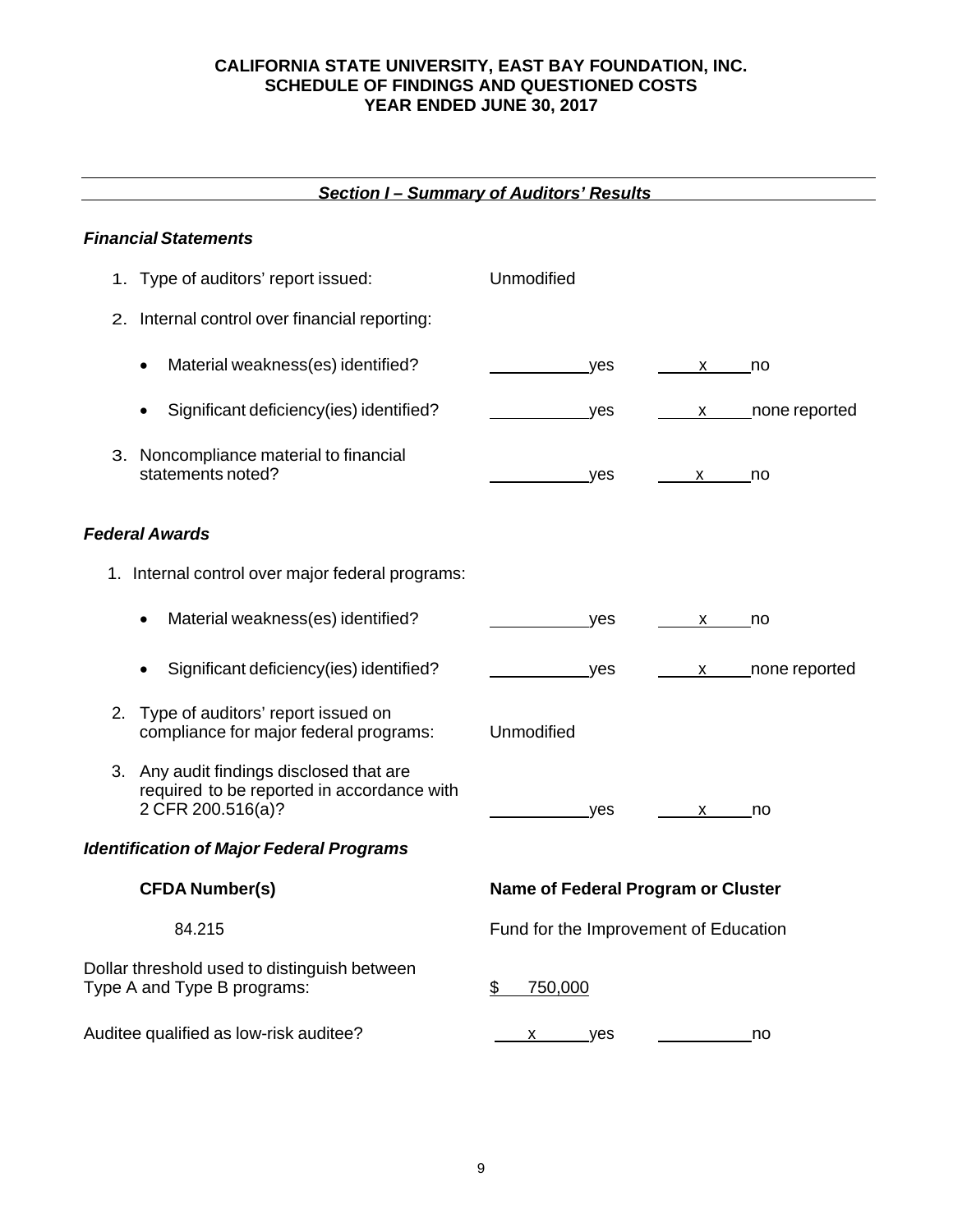### **CALIFORNIA STATE UNIVERSITY, EAST BAY FOUNDATION, INC. SCHEDULE OF FINDINGS AND QUESTIONED COSTS (CONTINUED) YEAR ENDED JUNE 30, 2017**

## *Section II – Financial Statement Findings*

Our audit did not disclose any matters required to be reported in accordance with *Government Auditing Standards*.

## *Section III – Findings and Questioned Costs – Major Federal Programs*

Our audit did not disclose any matters required to be reported in accordance with *Government Auditing Standards*.